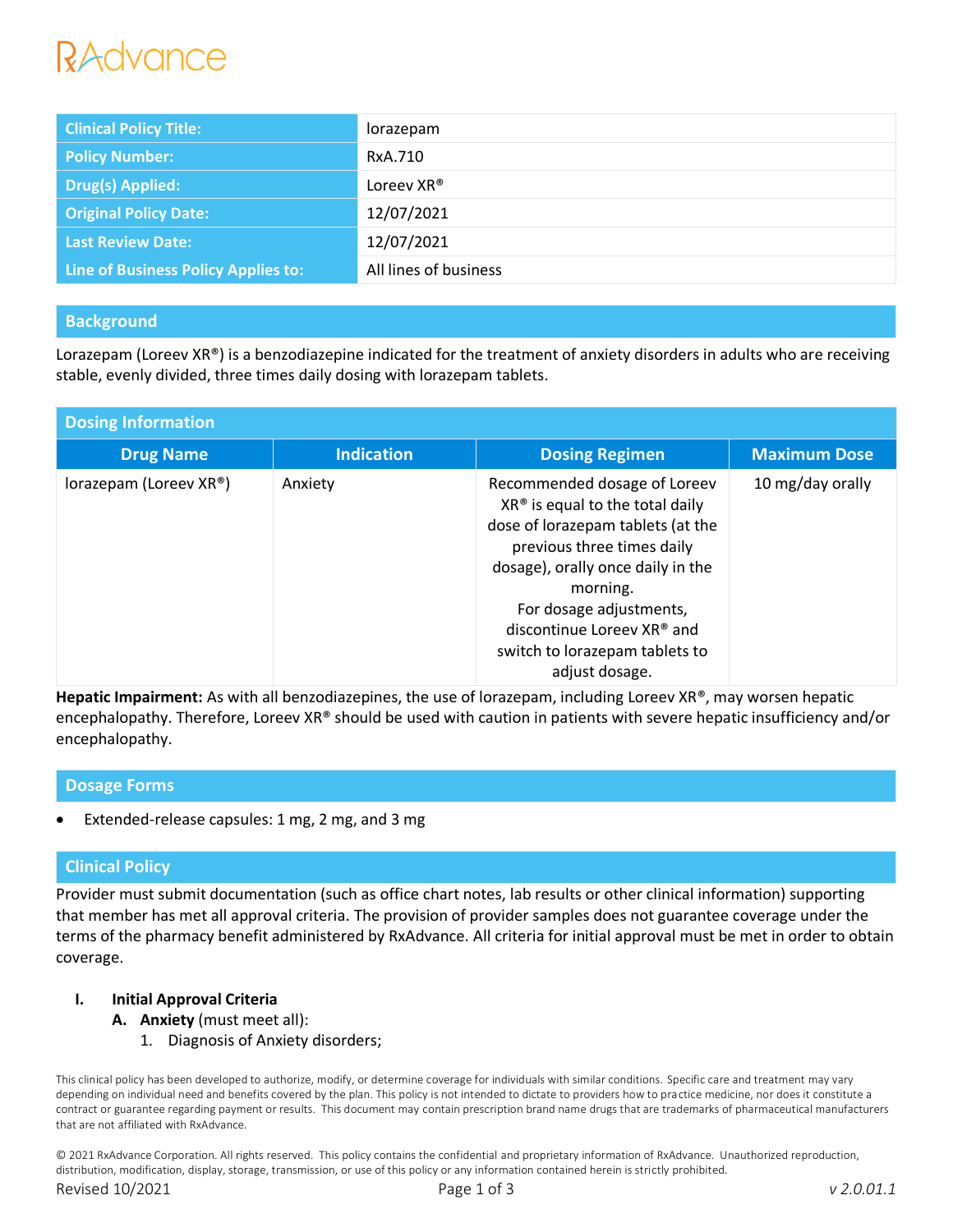

- 2. Age  $\geq$  18 years;
- 3. Member has been stable on lorazepam three times daily regimen prior to starting Loreev XR® therapy;

4. Dose does not exceed 10 mg/day.

**Approval Duration Commercial:** 4 Months **Medicaid:** 4 Months

## **II. Continued Therapy Approval**

- **A. Anxiety** (must meet all)**:**
	- 1. Member is currently receiving medication that has been authorized by RxAdvance or the member has met initial approval criteria listed in this policy;
	- 2. Member is responding positively to therapy;
	- 3. Dose does not exceed 10 mg/day.

**Approval Duration Commercial:** 4 months **Medicaid:** 4 months

## **III. Appendices**

**APPENDIX A: Abbreviation/Acronym Key** None

**APPENDIX B: Therapeutic Alternatives** None

### **APPENDIX C: Contraindications/Boxed Warnings**

- Contraindication(s):
	- o Hypersensitivity to benzodiazepines or any ingredients in Loreev XR®;
	- o Acute narrow-angle glaucoma.
- Boxed Warning(s):
	- $\circ$  Concomitant use of benzodiazepines and opioids may result in profound sedation, respiratory depression, coma, and death. Reserve concomitant prescribing of these drugs for use in patients for whom alternative treatment options are inadequate. Limit dosages and durations to the minimum required. Follow patients for signs and symptoms of respiratory depression and sedation.
	- $\circ$  The use of benzodiazepines, including Loreev XR®, exposes users to risks of abuse, misuse, and addiction, which can lead to overdose or death. Before prescribing Loreev XR® and throughout treatment, assess each patient's risk for abuse, misuse, and addiction.
	- $\circ$  Abrupt discontinuation or rapid dosage reduction of Loreev XR® after continued use may precipitate acute withdrawal reactions, which can be life-threatening. To reduce the risk of withdrawal reactions, use a gradual taper to discontinue Loreev XR® or reduce the dosage

# **APPENDIX D: General Information**

- CNS Depression: May cause CNS depression. Caution patients receiving Loreev XR<sup>®</sup> against operating machinery or driving a motor vehicle as well to avoid the concomitant use of alcohol and other CNS depressant drugs during treatment.
- Patients with Depression or Psychosis: Use with caution in patients with signs or symptoms of depression.